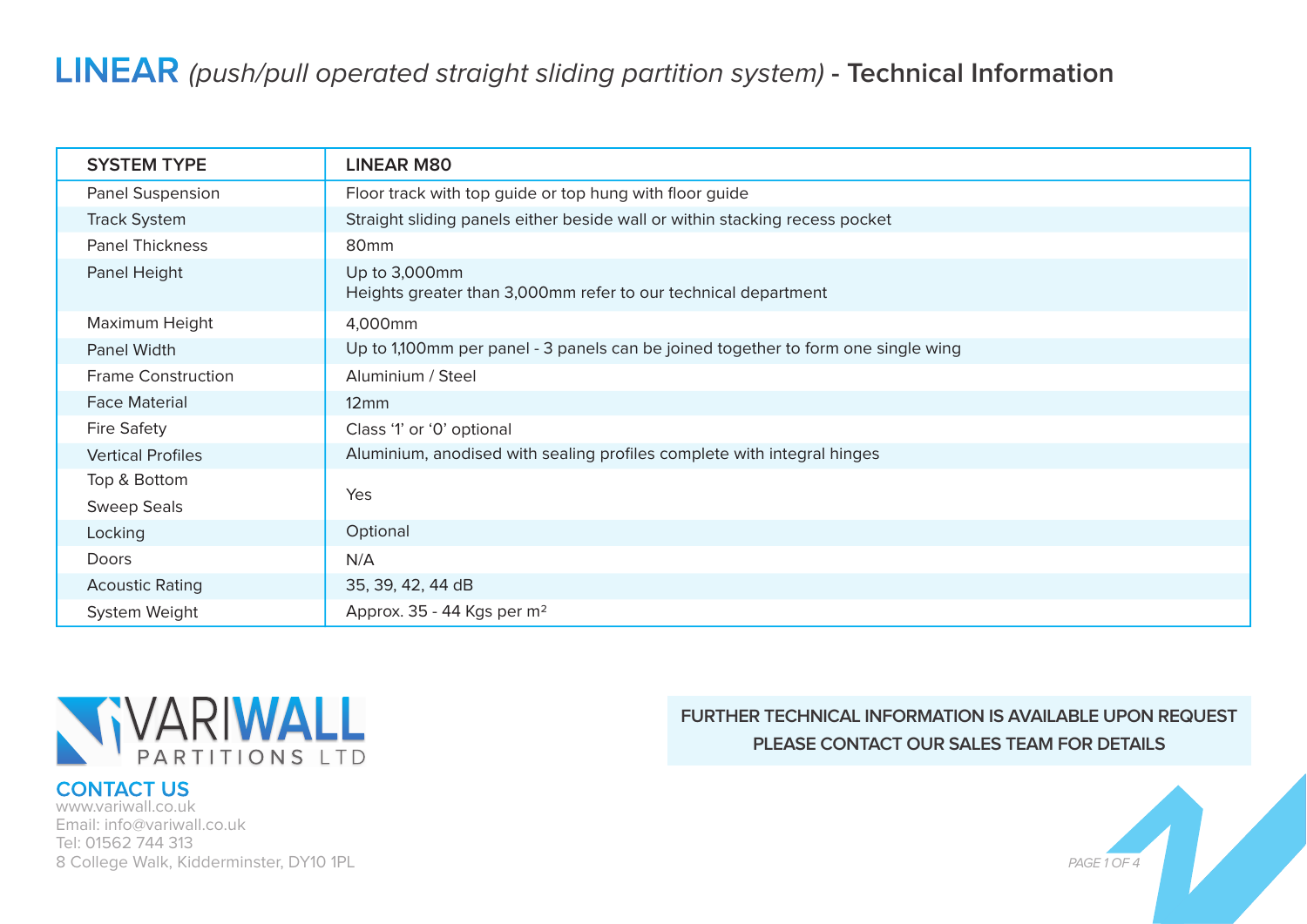## **LINEAR Stacking Options**





# <u> 1999 - 1999 - 1999 - 199</u> . <del>. . . . . . . . . . . . . . .</del>

## **LINEAR Acoustic Information**

| <b>ACOUSTIC RATING</b><br>(dB Rw) | <b>APPROXIMATE PANEL WEIGHT</b><br>(Kgs per $m^2$ ) |
|-----------------------------------|-----------------------------------------------------|
| 35                                | 35                                                  |
| 39                                | 39                                                  |
| 42                                | 42                                                  |
| 44                                | 44                                                  |

Sound reduction dB ratings are often quoted from labratory test results which are misleading in respect of final performance values. They are merely useful for initial specification purposes. Independant on-site tests as carried out by Variwall Partitions Limited are recommended as in-situ results will differ from labratory test certification and are therefore the only true guide to achievable sound attenuation.

Please note that we are available to provide sound certificates upon request.



## **CONTACT US**

www.variwall.co.uk Email: info@variwall.co.uk Tel: 01562 744 313 8 College Walk, Kidderminster, DY10 1PL

## **FURTHER TECHNICAL INFORMATION IS AVAILABLE UPON REQUEST PLEASE CONTACT OUR SALES TEAM FOR DETAILS**

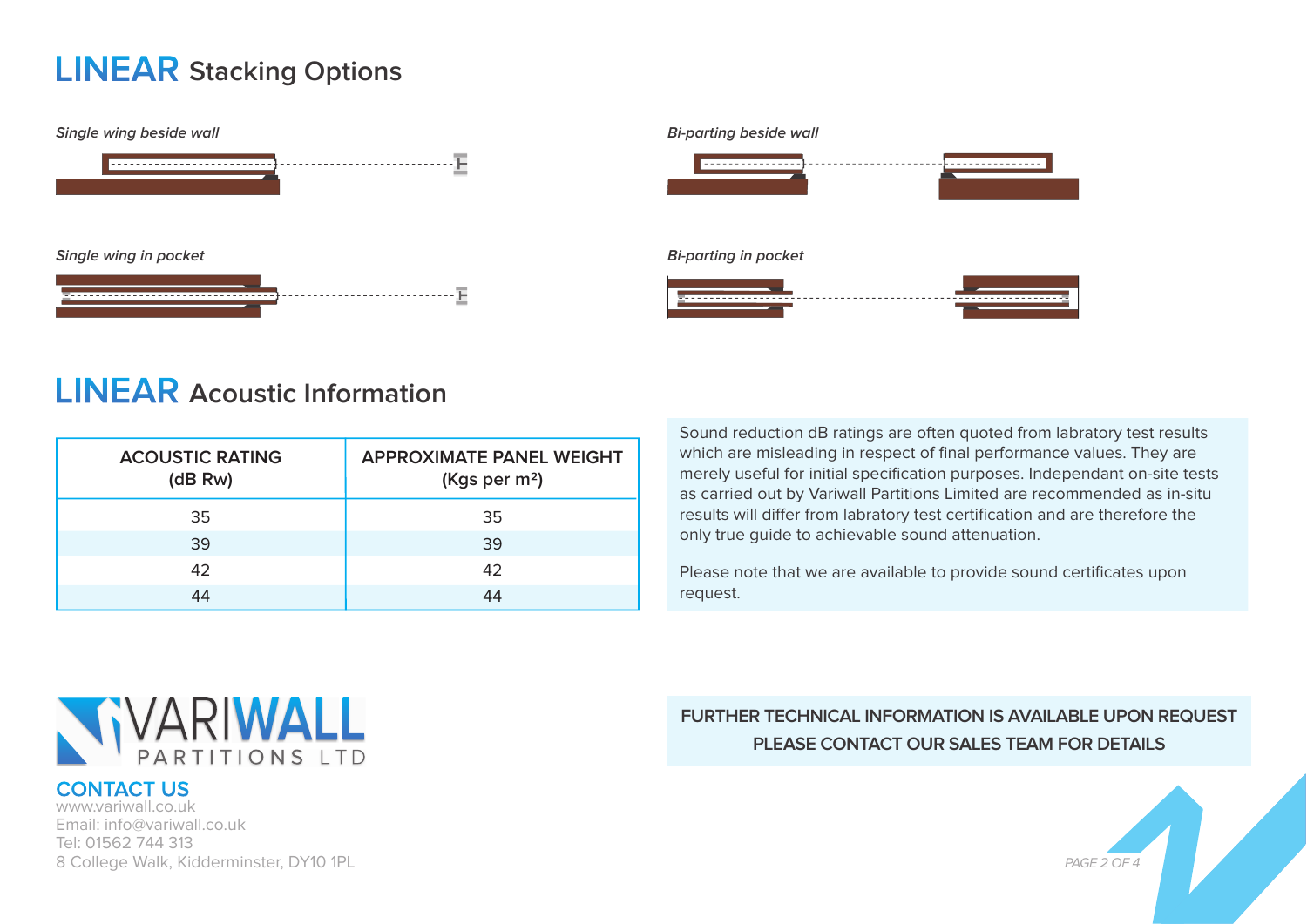# **LINEAR Fixing Details**

Cross Sections through Panels



The Variwall Partitions LINEAR system is bottom rolling, supported by a shallow floor track with a top guide rail to act as a lateral restraint. The top guide track from which the panels are suspended can be fixed to many different types of soffit in many different ways.

The system is a push/pull operated straight sliding partition which can either be supplied as a single wing or bi-parting and can stack parallel with an adjacent wall or within a purpose built stacking pocket.

# **LINEAR Finishes & Colours**



Melamine Faced Chipboard (MFC)

Other finishes available include: Hardwood Veneers (Ash, Steamed Beech, Cherry, Maple, Oak, Sapele, Dry Wipe Whiteboard, Laminate, Vinyl and Pinboard.



## **CONTACT US**

www.variwall.co.uk Email: info@variwall.co.uk Tel: 01562 744 313 8 College Walk, Kidderminster, DY10 1PL

## **FURTHER TECHNICAL INFORMATION IS AVAILABLE UPON REQUEST PLEASE CONTACT OUR SALES TEAM FOR DETAILS**